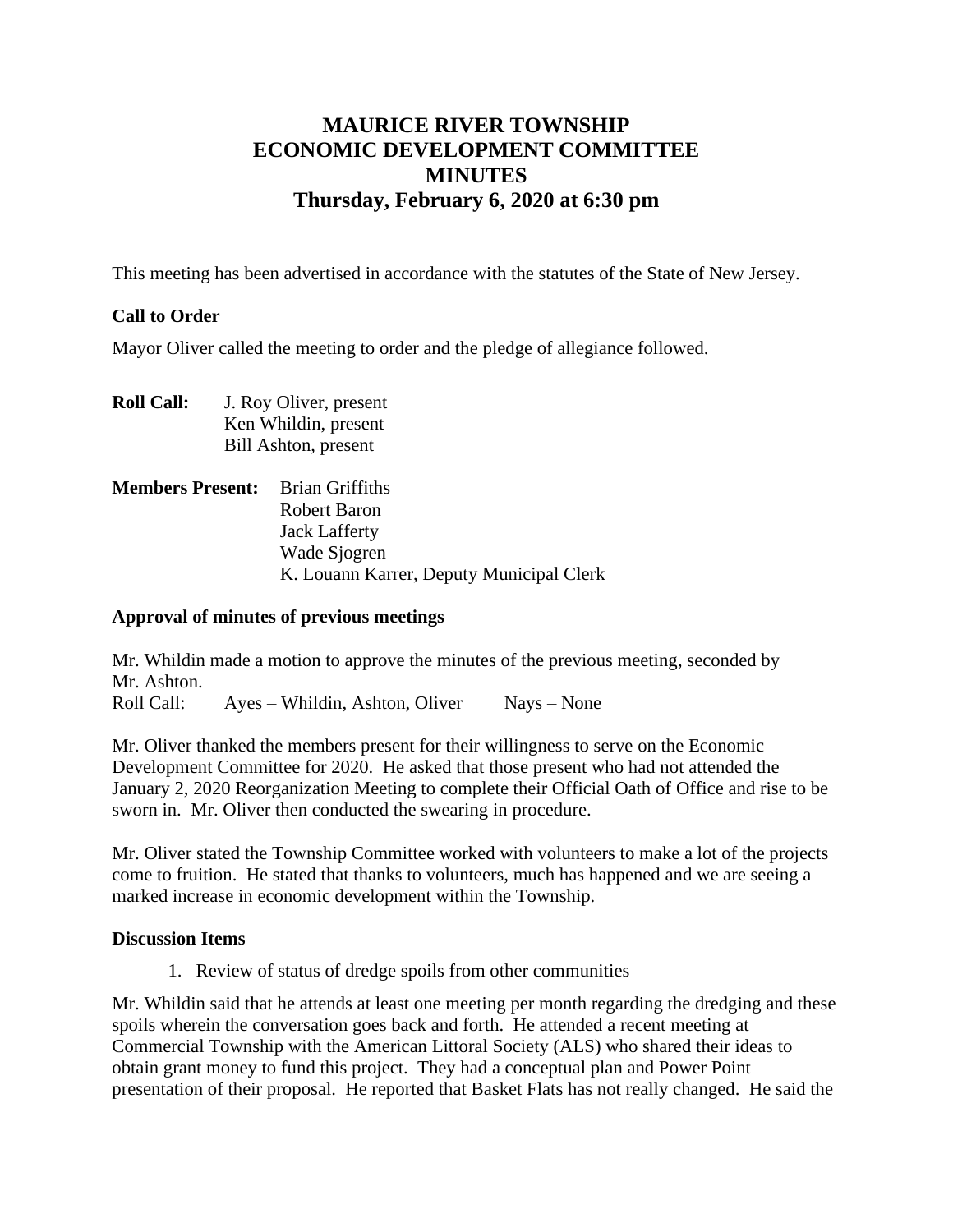ALS proposed putting gabions around the area with space between to allow water to flow in and out with oyster shell and core logs behind it. However, on the Northwest Reach side there was a lot of debate. The ALS had a plan and the oystermen had a different plan, stating the ALS plan would not work. The ALS will take the oystermen's concept back to their engineers for consideration. Mr. Whildin said they had done a similar plan with rock, stacked on a pyramid at Basket Flats with 57 feet spaces between. If the goal is to allow sediment to make a marsh, these spaces will actually allow water to wash out and make a cut. There was a disagreement between the parties about whether this would happen. The engineers from ALS are willing to take their ideas under advisement and will reconvene at a later time.

Mr. Whildin said that the Army Corps of Engineers (ACOE) wants to put the dredged sediment in their own containment facility, since the ACOE and ALS were not in agreement for the details of the handling of the dredged materials. Monica Chastain from the ACOE stated it would be better for the ACOE to have their own containment facility for the 80,000 cu yds. When their part is complete, it will be handed over to the ALS to manage according to their plans. But, to get the job expedited, the ACOE, whose responsibility is to see this project through to completion, will devise a plan.

Mr. Whildin said that letters have been sent to the new legislators about the dredging of the river and shoreline stabilization. A reminder letter has also been sent to Congressman Van Drew that we still need his assistance.

Mr. Griffiths questioned if Maurice River Township could be included in the notification of contract renewals for the barrier islands regarding dredge spoils. Mr. Whildin said this was what he hoped to do, however it seems impossible to get everyone on the same page with this idea. Mr. Whildin said approximately 200,000 cubic yards of material between Somers Point and Brigantine is being hauled to Chester, PA. He questions why we would not be eligible to receive this, since we are closer. He said it was up the NJDEP. The problem seems to be that we do not have a "plan." So, until the ALS or NJDEP comes up with a plan that everyone can agree upon, we will not be permitted to receive the materials.

Mr. Griffiths questioned putting this material on a lot, however Mr. Whildin stated that the materials would then be handled twice. He said hauling the dewatered materials directly to the site was more cost effective than hauling it twice. Also, we would not be permitted to store any materials on a Pinelands site, which would limit where materials could be stored. But, if this was possible, we could address it.

Mr. Sjogren questioned the amount to be dredged by ACOE. Mr. Whildin stated that although the 80,000 cubic yards is not a lot, it would require pumping with a second booster pump to reach the area, but it could be done. But, the amount would make a cut in the mouth of the river and they are hoping tide and traffic will help keep it open.

2. Follow-up on NJDEP releasing the easement on the Sapello property

Mr. Oliver reported that it has been difficult to get NJDEP to explain the mechanics of getting the easement lifted. He said apparently this is only done twice per year. Beyond getting this through NJDEP, we will also need to clear this with the Pinelands, since the property is in the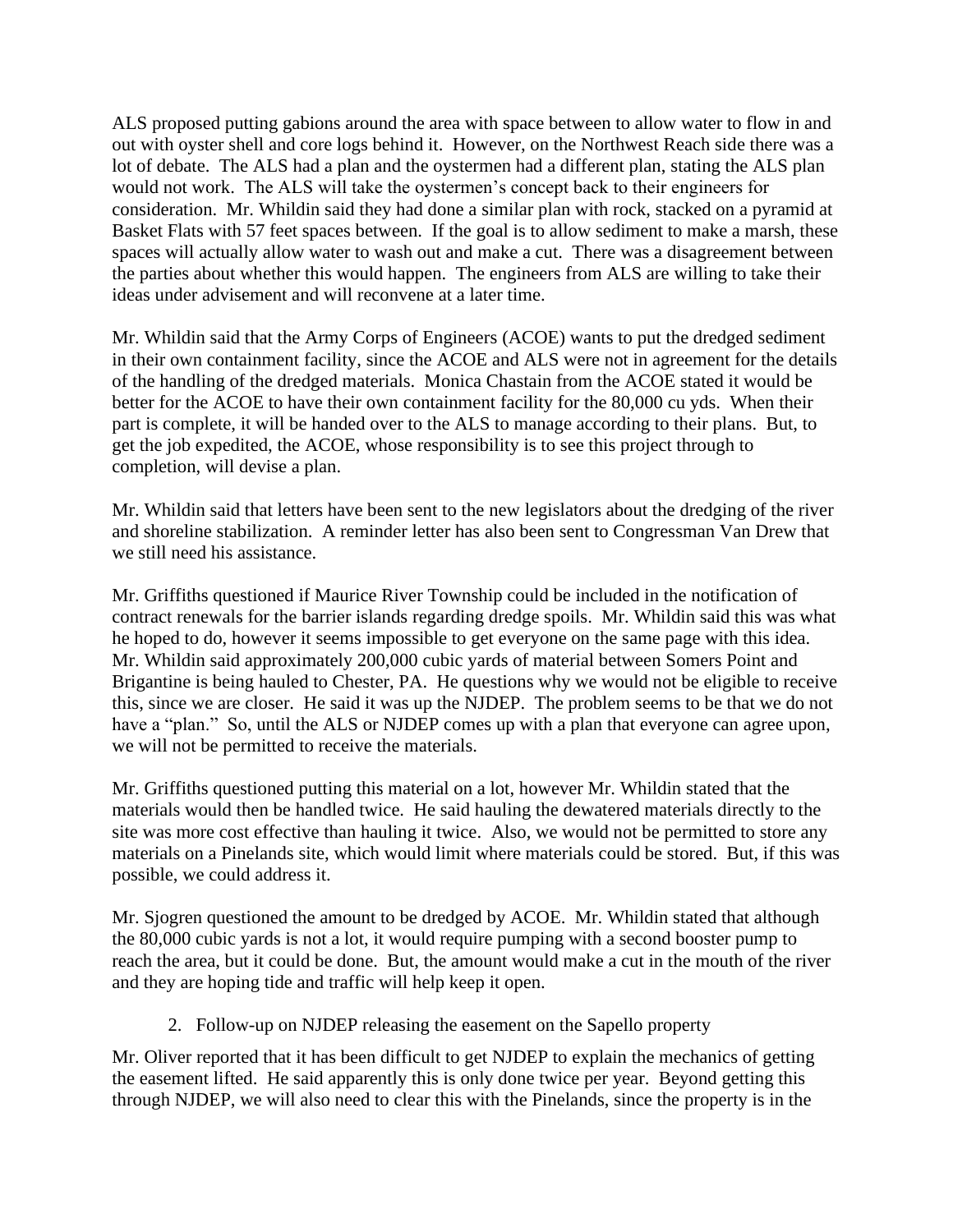Pinelands. But, he said the Township received a grant from NJDEP, Hazardous Discharge Site Remediation Funding for \$204,000 to investigate the existing foundry, cast iron machinery and steel at the site. This funding will provide for testing of the concrete block and paint for toxicity. If it is found to be nontoxic, we may be able to get an additional grant to demolish the building. He said, ideally, if no contamination is found, we could possibly use the razed materials for ditch fill, etc., which will save the township money. The machinery could be taken and sold to a recycling facility.

The Township also received a grant from NJ Department of Transportation to resurface Fox Street in the amount of \$188,000. This road leads to the rear of the Sapello property.

Mr. Oliver said that he met with the school board chairman, principal, administrator and superintendent in December to go over ideas for this tract. Since part of the easement requires that the property could only be used for recreation or conservation, a regulation soccer field was proposed for the school. However, Fox Street residents were not excited about this proposal. At the December meeting, it was determined that the school could continue to use their existing soccer field, which would appease the residents.

Mr. Oliver stated that an alternative use for this \$188,000 grant would be to lengthen the road to go around the property and give additional ingress and egress for buses to exit onto Second Street. This would alleviate some traffic issues related to only one exit on Route 47, especially during peak times for student arrival and dismissal as well as shore traffic from approximately mid-April to June. The Fox Street "extension" would provide an alternate exit onto Second Street, then the traffic light can be used for safer entrance onto Route 47 for the seven school buses when need. This would be especially helpful to limit congestion which might be exacerbated by the new Dollar General. This should not inconvenience the Fox Street residents, since there are only seven buses.

Another intermediate use for the front of this property is to relocate the existing recycling facility to this site when the easement is lifted. This would make the current facility's 6-7 acre site, (located on Route 47 and not in the Pinelands), available for economic development by a private investor. Economic development sites are at a premium in the Township, so this would be a prime location if the easement is lifted.

Mr. Sjogren asked if there has been any groundwater testing for contamination at the Sapello site. Mr. Oliver replied that there are investigative monitoring wells at the site. These wells are monitored quarterly. With the two grants, for investigation and clean-up, for the USEPA, the soil has been removed and the sand casting have been buried. The only potentially toxic area on the property is the actual foundry building itself. The new grant will provide information for how and where the razed material is disposed of.

Mr. Ashton clarified the answer regarding the groundwater testing. Although one house nearby tested positive for lead, the source was from the house's individual plumbing. There was no contamination from the foundry indicated.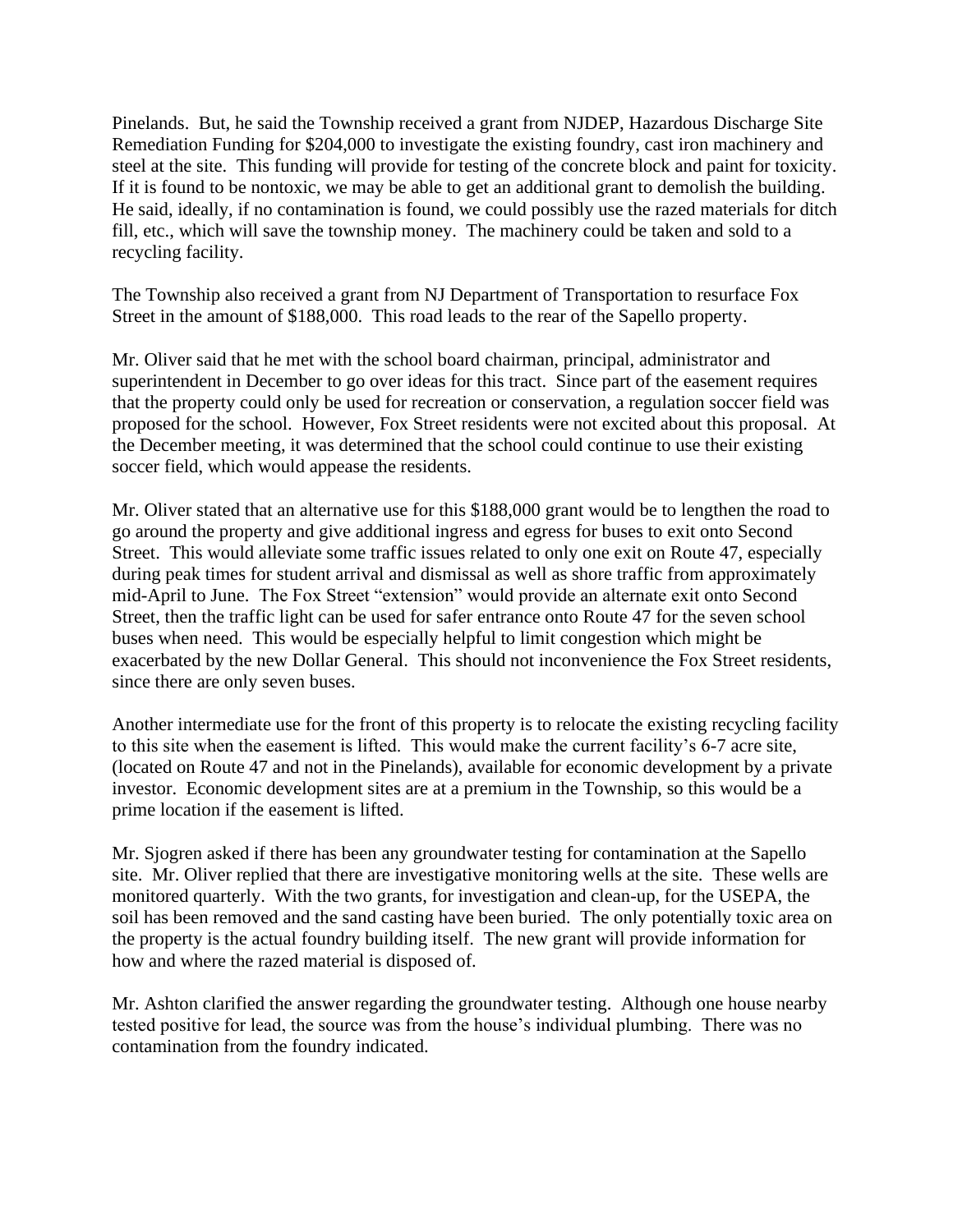3. Status of Bricksboro Bulkhead project

Mr. Oliver said this project was completed. He stated that in the Township's 2020 calendar there is a photo of the completed bulkhead project. There is now close to five hundred feet of bulkhead and the project is done. The Township went out for a capital project for \$100,000. The bid came in at \$84,000, which was \$16,000 under budget. In addition to the one hundred feet of bulkhead installed by the township, the adjacent property owners to the north and south of the township bulkhead worked under the Township permit and funded the extension the bulkhead for their own properties. This new bulkhead will alleviate flooding in the Bricksboro area. Residents have expressed gratitude to the Township since they have not experienced flooding since its installation. So far, the bulkhead is doing what it was built to do.

4. Marina property negotiations

Mr. Whildin said that this is ongoing and is in the federal government's hands. The Township had a verbal agreement with the State to purchase and trade some land. When the State began digging into the project, it was found that Federal grant monies were used to purchase the whole Matt's Landing area. This has made it complicated due to Federal rules and regulations coming into play. Mr. Whildin said the Deputy Attorney General (DAG) has been working diligently on this, which she said could take some time; but lines of communication are open. The Federal Government has to approve the State's plans for its disposition to the Township. There is a procedure that must be followed, wherein the monies received by the Fed's must be used to purchase additional land. Mr. Whildin stated he is scheduled to attend another meeting in the same building where the DAG is located next week, and he hopes to stop by her office for an update.

Mr. Ashton said that in a recent email, the DAG said the Federal Government's process is similar to the State's process. So, as the project moves forward, much of the work will be done when it reaches the State level. The current DAG has been very responsive to questions and although the process is moving slowly, they want to see this happen.

Mr. Oliver said that when we do sign the contract with the NJDEP, we need a paragraph that they will be responsible for the surveys involved with the land transfer. Mr. Whildin said that he does not believe at this time it would be a problem. Mr. Ashton said that he believes some of that would already be done as part of the process before it is signed-off.

5. Dollar General update

Mr. Whildin said the store had a soft opening last week and there is a grand opening scheduled next Saturday at 1:00 PM with a ribbon-cutting. The Township Committee and Dollar General Representatives, possibly from Alabama will be present. He observed that the store is very nice, and hopes they will keep it that way.

6. Dunkin Donuts update

Mr. Whildin spoke with the owner of Dunkin Donuts recently. The owner had been in conversation with his engineer that morning and they have the County's approval on the septic design but they are now discussing brand materials and parts. He said that apparently only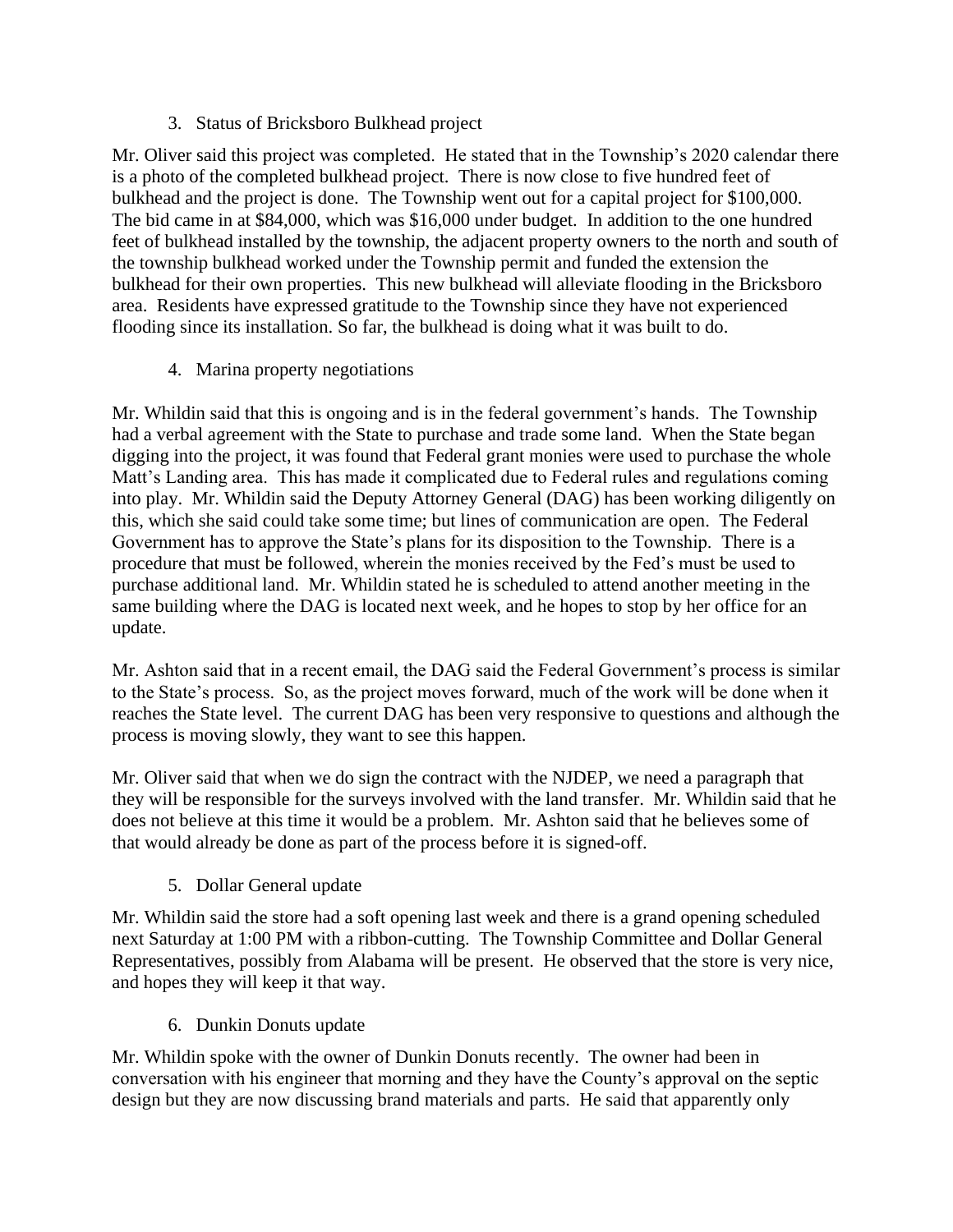certain companies make certain of these materials, so they are trying to find all the parts and materials necessary for construction. The engineers also are trying to extend the septic bed to reduce the height of the system for aesthetics. Mr. Whildin said he is still moving forward, but Mr. Whildin urged him not to drag his feet on this. Mr. Whildin said he recently attended a Pineland's meeting and it was discussed that they were going to begin looking at alternate septic systems. Mr. Whildin said, "This scares me—when they start looking at something. That means they are going to change it, and it's never to our favor."

Mr. Whildin reminded the Committee to keep an eye on the Pinelands meetings' agendas. "For although the meetings are usually in Pemberton, and not convenient for us, this will need to come up for public comment for any changes," Mr. Whildin said. "This could affect any business, or residential systems."

Mr. Whildin said, relating to the Pinelands, it was stated at the meeting that any new construction in the Pinelands will be required to have solar. Mr. Whildin said he had a problem with that but it is out there.

Mr. Ashton said there was an email from the Pinelands that they are starting a "Climate Change Division." He inferred, "Only 100% of that is bad." Mr. Ashton stated, "It's not enough that they've destroyed as much of New Jersey as they've already destroyed with their overregulation. But, now they're starting a Climate Change Division and encouraging the youth to get involved in it."

Mr. Whildin stated there was disagreement within their organization about solar. He said the topic of solar on a landfill came up. The director said that the problem the Pinelands Commissioners have is they cannot decide which is better or which is worse, because the landfills were closed 20-30 years ago and are now covered with trees. Some Commissioners cannot agree to cut down the trees for solar. Others argue that there will be more carbon savings by installing solar. Mr. Whildin said they are arguing among themselves about which is better.

In any case, Mr. Whildin said that the Dunkin' Donuts owner has promised him, he is still moving forward with his plans. He has incurred costs for septic design and changes. "He has endured much," the Committee agreed.

## 7. New Welcome Sign on Mauricetown Causeway

Mr. Whildin said he believes there is only one blank spot on the sign. He hopes it is getting the desired attention by motorists as was intended.

## 8. PSE&G properties

Mr. Oliver reported the Township Solicitor, Frank DiDomenico sent an email that day to the effect that PSE&G is going to donate these properties to the township. However, before we can accept them, the Township Committee will make a decision at the upcoming Bill Review meeting to authorize a title search on these two properties, on east side of the river along either side of the Mauricetown Bridge. Mr. Oliver stated that the Township does not want to inherit debt or anything with this donation. If the searches come back clean, the Township will accept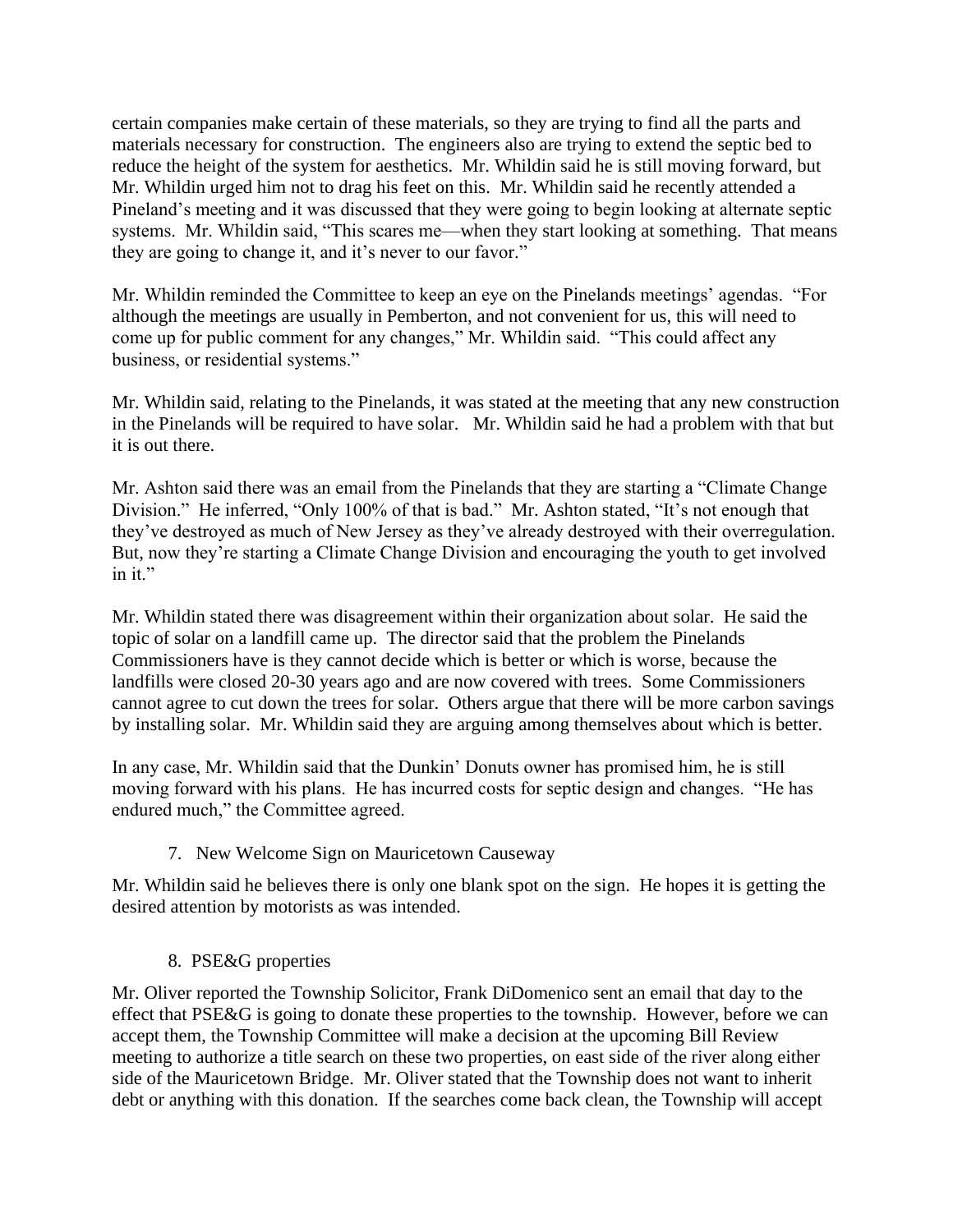the donation of these two parcels gladly from PSE&G. Then the Township can examine these properties from an Economic Development standpoint.

Mr. Griffiths asked if PSE&G were unloading all of their properties. Although it appears that they are, the Township Committee is only interested in these two properties due to their location along the river for a possible boat ramp or recreational interest next to the Mauricetown Bridge.

9. Ackley property update

Mr. Oliver said this property was the old gas station at the Yawp Shore Road and Route 47. Mr. Oliver said the drums are now gone. The Area of Concern #7, where some old batteries and oil filters were found near the back of the property, are continuing to be checked out. Part of this area is in wetlands area, but Mr. Oliver believes the Township's Environmental Engineer is near to signing off on the property as soon as this area is remediated.

Mr. Oliver stated it is the Township's intent to sell this property to an investor for a positive economic development impact.

# 10. Master Plan Revisions/COAH

Mr. Whildin said the Township has made attempts to talk to the NJDEP about the former Bacon property to make this a possible Node, which is a designated area that is allowed for more impervious coverage that what is normally allowed. Currently only approximately three percent is permitted. A node would allow 80-85 percent. The Township Planner advised that our Center Designations, which designates certain areas of the Township or town as business, which would allow similar things. The Centers' Designation only allows approximately 60% of coverage. So, Mr. Whildin explained, a Node is technically better.

On advice of the State Planner, the Center Designations are due to run out in June of 2020 statewide. The Planner advised that a predetermination letter be submitted that the Township is looking into these centers, which should be enough to halt losing the Center Designations we have. The downside of this is the Affordable Housing aspect. They are going to want Affordable Housing included in the Centers Designation plan. This means that an area will be assigned for Affordable Housing. The Township Committee and Land Use Board will need to have serious discussion about this. The reality of this is that a judge will decide if we have met the criteria.

Mr. Whildin said if an area is designated, a developer may come in; but without the infrastructure, i.e. water and sewer, what are the chances it will actually happen?

Mr. Whildin said it will cost the Township to go through the Centers Designation process; but it will be money well-spent if we could get the Centers Designations or Nodes to get some of these river areas up and running commercially.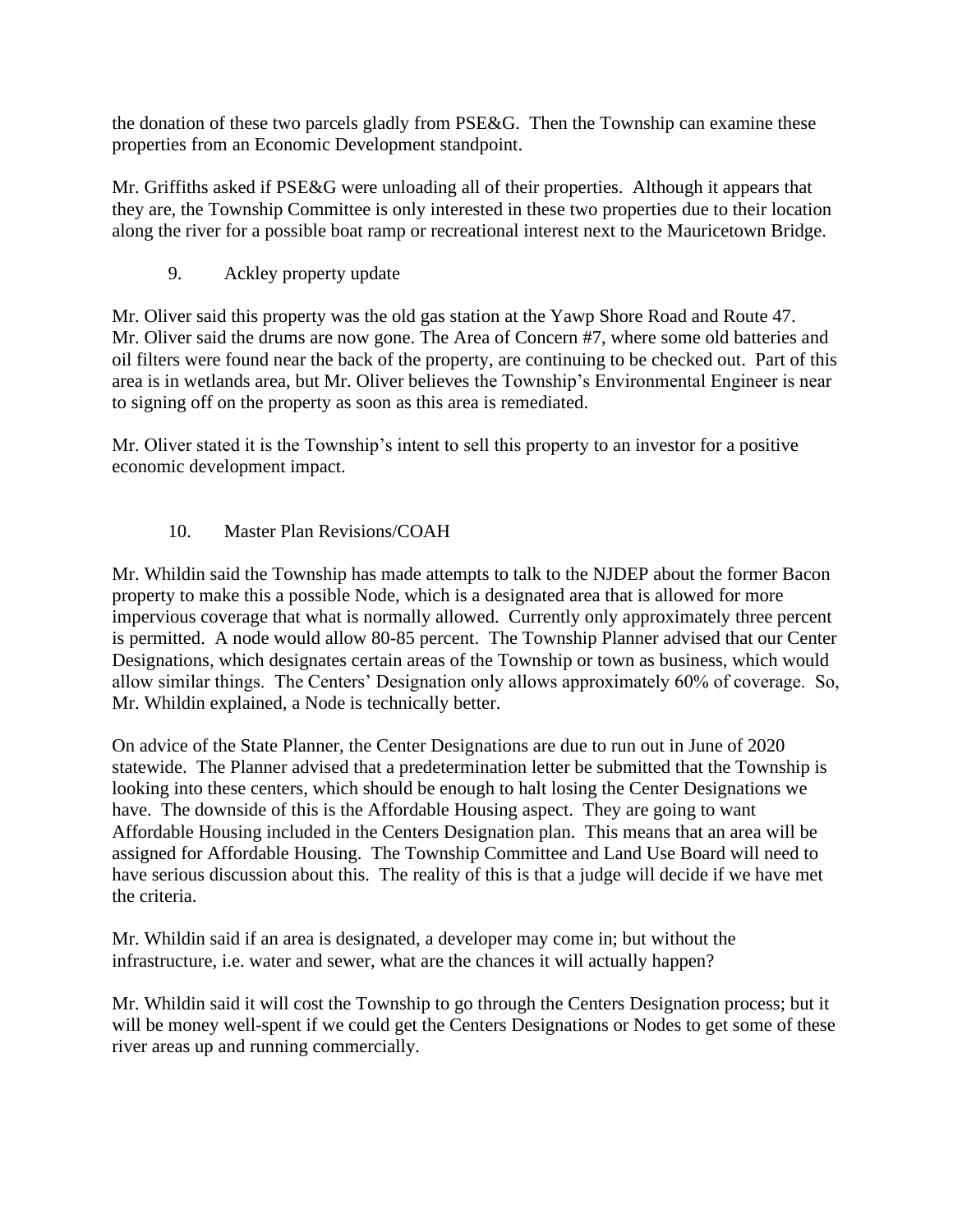Mr. Whildin will be meeting with the Assistant Commissioner Copcash to discuss this. Several other bay-shore areas, like Commercial and Downe Township will also be there for the discussion.

Mr. Ashton said the up-side to the Node/Centers Designation is that any of the riverfront development is so ridiculously low at 3%, if we can get 60% or 80% it will be good.

Mr. Oliver said that the original concept with the Node, was to do a redevelopment zone within the redevelopment zone. He said the Township is looking at a Marine Services Activity Node. Mr. Oliver was referring to include the approximate 100 acre property recently purchased by Phil Risko, and the adjacent former Newporter Shipyard along the river.

However, the owner of Newporter Shipyard, Mr. Sjogren indicated they want to work within the confines of the existing Master Plan.

Mr. Risko wants to put an activity on his property that will parallel Yank Marine with a travellift that is not quite as big as the one at Yank, but will be for hauling boats out of the river and returning boats to the water. Mr. Risko does a lot of service with the off-shore wind farms in Atlantic City. Mr. Risko also owns Boat World Marina, adjacent to this new property. All three entities will hopefully tie into the Marine Services Activity Node concept.

# 11. 5G Implementation

Mr. Ashton said the Federal Government handed us guidelines, wherein the Township had to have a plan in place when the providers were ready to install cabinets for 5G technology. The Solicitor and Township Committee provided input for what needed to be in place to protect the Township. The goal is to keep these installations as unsightly as possible, to ensure they are maintained poles, and when their usefulness is ended, they are properly removed. Mr. Ashton said a suggestion was implemented for instituting an annual fee once the cabinets were installed to receive revenue. He also mentioned the comprehensive permit process to meet the time constraints mandated. The engineer needs to review and sign-off on the proposed permit process. The ordinance is very detailed to protect the Township.

Mr. Oliver mentioned that the Township is ahead of many other municipalities in the State in implementation of the 5G mandates.

Conversation about installation details of this new technology continued. Mr. Ashton concluded by stating that failure to have a procedure in place, individual providers could install their own equipment all along residential properties without restraint. Mr. Whildin interjected that this information came directly from the F.C.C.

12. East Point Lighthouse Update

Mr. Whildin reported that the Geotube Project is complete. He said there was a meeting scheduled at the Township Hall on February 14<sup>th</sup> with Ray Buchowski, Assistant Commissioner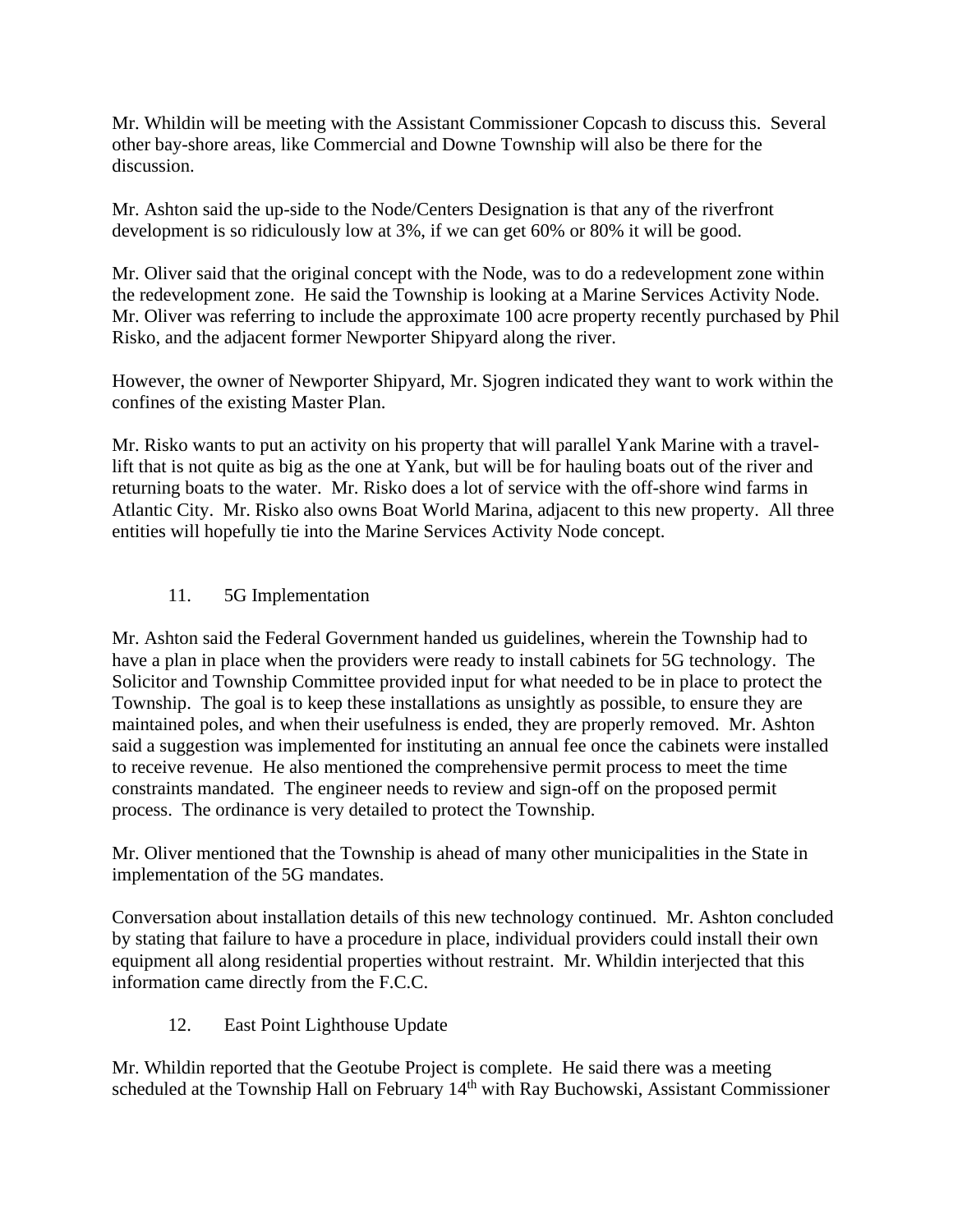of NJDEP. The topic will be about the Lighthouse and its future. He said a feasibility study was done about raising it up. Mr. Whildin expressed concern that merely raising the building up would not be enough. He said more would need to be done, such as putting big rocks around it or something to save/protect the lighthouse now. He opined that this should be done now, rather than when and if the lighthouse is raised-up. Mr. Whildin said that NJDEP Fish & Wildlife are the actual owners of the lighthouse and he is confident that they do not want to own a lighthouse. He said it would be better in a Parks Services division, whether State or National. Fish & Wildlife are not in the "lighthouse business" but they became owners a long time ago.

Mr. Whildin said he had some hard questions prepared for the meeting.

Mr. Whildin said he also is not really happy with the Geotube, but not being an engineer, he does not understand what they did. He said most of it makes sense to him, but there is a section that he calls into question. Mr. Whildin said it appears that they fell short 50-60 feet to reach the bulkhead of the old boat ramp. By ending it where they did, it creates a channel between the boat ramp and the Geotube, forcing the high tide to come into the parking lot, and as it recedes, it cuts a channel right into the parking lot. Mr. Whildin is curious to find out what the Assistant Commissioner says about this problem.

Mr. Whildin said that we have a true interest in this historic landmark and we cannot allow just anything to be done. He said that someone at NJDEP had to sign-off on the \$800,000 grant to renovate the lighthouse about five years ago. The Lighthouse Society has a lease with the NJDEP, so he questions their intent five years ago verses now. He said, "If their intent was to walk away from it, why would they sign-off on putting \$800,000 into it?"

Mr. Whildin said Coastal Engineering and the Fish & Wildlife Director, as well as other officials will also be at the meeting and he hopes to have his questions answered.

Mr. Ashton interjected, "The cost of raising the Lighthouse and fortifying it, versus the cost of the bulkhead is pennies in comparison. If the bulkhead is put out there, the beach and parking lot are extended and it is done forever." Mr. Whildin agreed. Mr. Ashton continued, "Only raising the Lighthouse does not protect the beaches, parking lot, road, etc. By only raising the Lighthouse up, they will think there is no need to continue to maintain the beach, parking lot, road…" Mr. Whildin said the beautiful museum quality Lighthouse would become inaccessible.

Mr. Oliver said that the problem lies with people who are not familiar with the area. He mentioned a recent article in The Press which indicated the Lighthouse could be moved to save it. Mr. Oliver replied to the article with facts about the location and questioned the validity of the proposal, as well as technical issues regarding the actual process of moving the Lighthouse on the compromised road. Mr. Oliver also suggested in his letter putting an interlocking bulkhead to the front and behind that put the gabions with sand over them to become sand dunes. Then the Geotube would become a third line of defense. He wrote that for 200 years the Township's salt hay farmers, they managed to keep the Delaware Bay from encroachment using a series of manmade dikes and sluices. He deduced if they could do it with primitive mechanics, why couldn't we do the same thing? He said people need to actually travel to the site and see the issues for themselves before making recommendations. He concluded, "In just our lifetimes,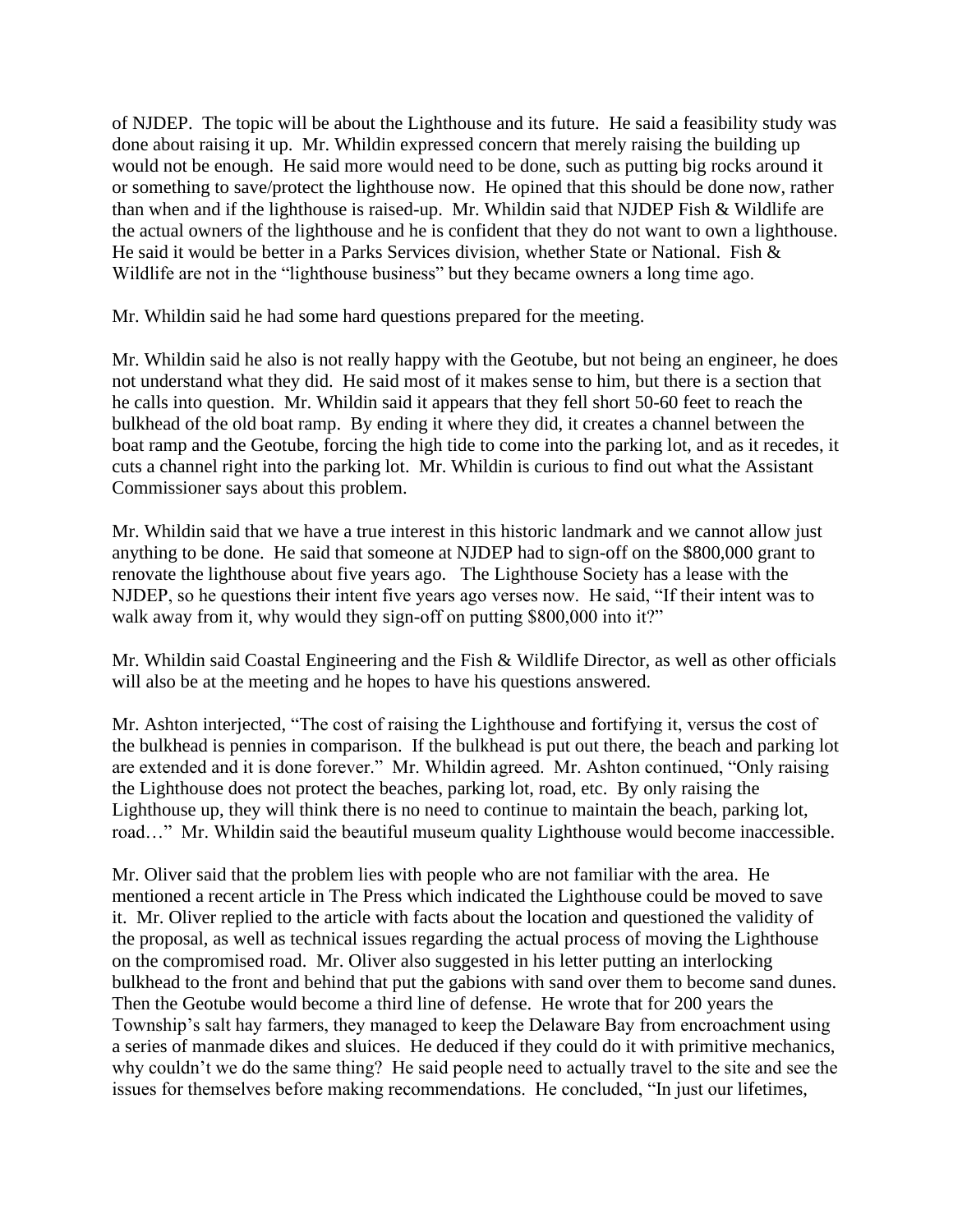over 75 yards of beach frontage has been lost. It will only take one or two more hurricanes and everything will be gone."

13. Distribution of the Cumberland County Economic Resource Guides

Mr. Oliver encouraged committee members to read through the guide provided by the County.

# **C. Comments**

Mr. Oliver stated that it is evident where this Township Committee has been and wants to go. He encouraged the group to provide insights, comments and questions and reiterated his appreciation to the EDC volunteers for their participation. He concluded, "I think Maurice River Township is a special place and we have a lot going for us. And if most of the projects we just mentioned in this last half hour come to fruition (and I'm sure more than that will), it will make a big difference in our tax ratables and also our quality of life for Maurice River Township."

Mr. Sjogren asked if anyone from Omnitrax, successor to the Winchester & Western Railroad had contacted the Township about their plans. He explained that the old Winchester & Western Railroad Short Line that had serviced (Whibco's) plant, went out of service decades ago which affected the customers they were serving. He said a lot had to do with the condition of the track, the wood bridge and the concrete bridge. He believes they have plans to get that back in service by mid-2021.

Mr. Sjogren said they have already met with them about possible movements. This area is along the shared asset railroad with Conrail and CSX from Millville to Whibco's plant. Omnitrax is also in the real estate business and are looking to purchase properties adjacent to the railroad where they can use the railroad as an opportunity to be a real estate developer. Mr. Whildin remembers a meeting where this had been mentioned. Mr. Whildin stated that in Maurice River Township either the NJDEP or Nature Conservancy has purchased all of this land, which puts us in a bad position again. "The Township would love to have a business that would benefit from a rail service," Mr. Whildin said. Mr. Sjogren affirmed that Whibco and US Silica will benefit.

Mr. Ashton stated he was not aware that the railroad had been discontinued. Mr. Sjogren clarified that this area could not service loaded cars, but could push down the empty cars and received storage fees for the empty cars. The bridges were deemed insufficient to handle loaded cars.

Mr. Sjogren said they are fixing the bridges and putting a trans\_\_\_\_\_\_\_\_ facility in Millville at an undisclosed location, which will allow businesses to go by truck to the facility and then put it on a rail to go further than they could with a truck with whatever goods are being sold.

Mr. Sjogren stated they appear to be pro-active, which he appreciates. He said Whibco is revisiting some customers that were not cost effective by truck, but may be cost effective by rail. "This will open opportunities," he said. "This also has an environmental impact with the use of less fossil fuels by train than by truck. And finding qualified truckers is difficult, too. Trucking companies are suffering especially in the current economy," he concluded.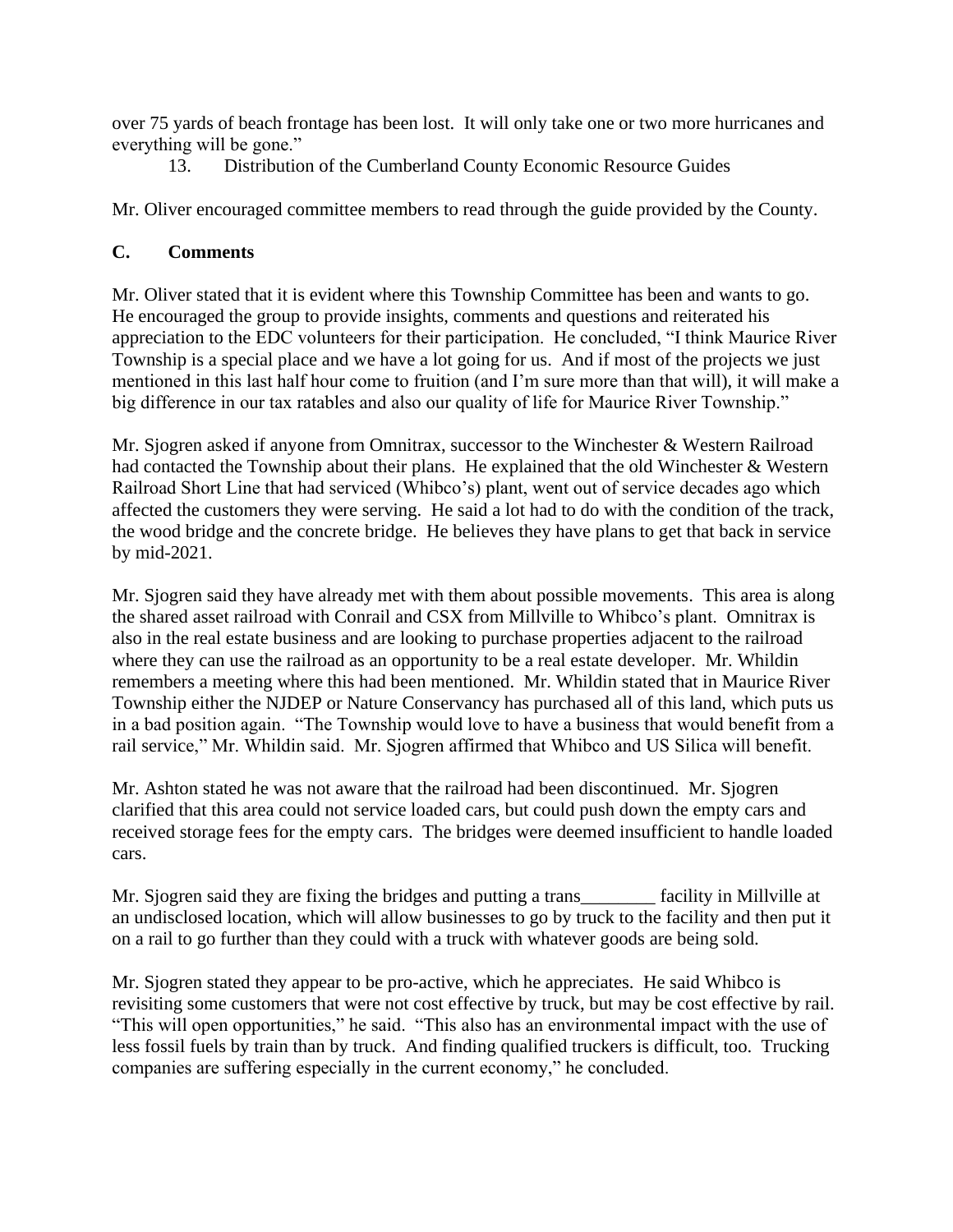Mr. Ashton asked if Omnitrax was a rail operator or an investment company. Mr. Sjogren explained that they operate rails here and in other locations. "They are a privately owned American-based company from Denver, primarily in the Midwest," he said. He said they have a big fleet of rail cars and are very business oriented, which he appreciates.

Mr. Sjogren also wanted to mention Community Solar. Mr. Oliver said that someone had approached the Township Committee a few months ago with a basic sales pitch. Mr. Sjogren asked if they mentioned a pilot program. Mr. Whildin said the Township wanted to hear a presentation from the company that did Whibco's solar, but have not proceeded with this yet.

Mr. Sjogren said his was sold already. "It was purchased by Nextera, which is affiliated with Florida Power & Light, a large company. They are very capable," Mr. Sjogren said. "Whibco's partner, Spano Holdings is out of it. Advanced Solar Products is still available for maintenance for the foreseeable future."

Mr. Whildin explained the Township is looking at the old Dorchester Landfill for a possible solar location, with Pinelands and NJDEP's approval. Mr. Whildin stated that a possible problem might be transmission lines, because this location is not near a switching station. He said although the sales pitch did not include any numbers, but a large line, possibly 12,000 volts, vs. 7,000 volts for residential is the largest we have and it was not known if this would be able to support this use.

Mr. Sjogren said Advanced Solar Products, who were responsible for the engineering, were very good. They were able to get Atlantic Electric to get things done very quickly and made their own assessments about what the infrastructure was and whether it was adequate. Mr. Sjogren stated, "They were very professional and did a great job."

Mr. Oliver said someone from Salmon Ventures had invited him to a meeting about solar, but he was unable to attend. He said, a list has been compiled of 5+ acre lots in the Township for possible consideration for solar placement, but the problem, as previously stated, is tying into the trunk lines.

Mr. Sjogren said Whibco is looking into migrating from diesel, internal combustion over to electric and maybe add additional solar energy over time. "However, we have taken a fairly conservative approach to begin. We pay for our electric, so if business dropped, we'd still have to pay for our electric even if we're not using it."

Mr. Ashton asked how much of drop they experience in extended periods of cloudy, rainy weather. Mr. Sjogren emphatically stated, "You do!" Mr. Sjogren said his agreement is a power purchase agreement. "It says, 'you shall deliver to me this amount of power' and if you don't, I buy it from Atlantic Energy and you are going to pay the difference," said Mr. Sjogren. He explained the flip side of it is, if Whibco does not buy the amount of power he contracted for, they can go sell it wholesale. The difference between what he committed to purchase and what they can sell it for is damages, which Whibco has to pay. "It cuts both ways," he concluded. He said it is up to the solar company to make it produce.